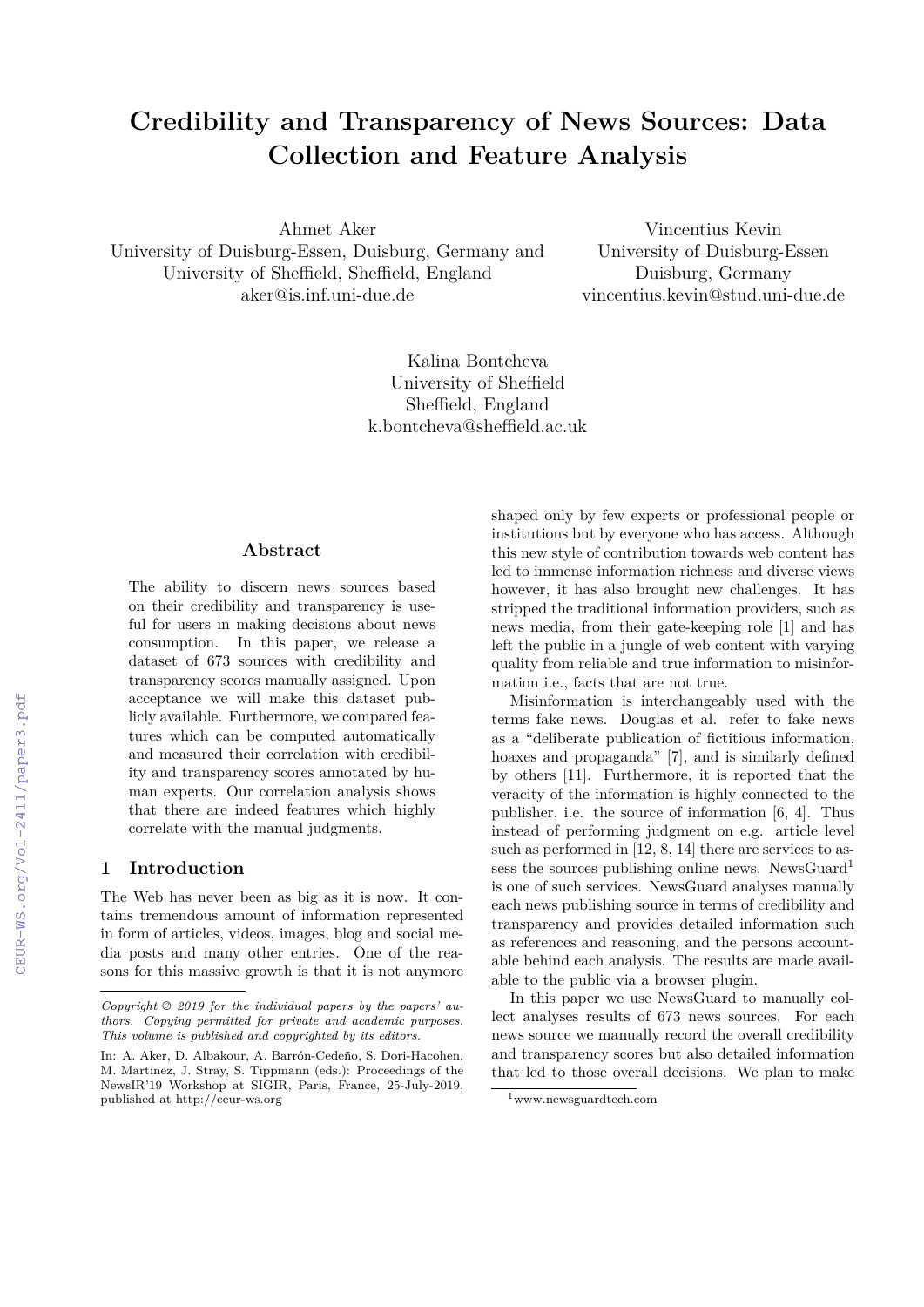this dataset freely available.<sup>2</sup> Next,we collect a rich set of well known metrics/features used by e.g. search engines to assess the popularity of a web-site and run correlation analysis between the features and manually assigned NewsGuard scores. Our analysis show that there are features which highly correlate with the NewsGuard scores. This suggests that the manual process done by NewsGuard could be automated.

## **2 Data Collection**

## **2.1 NewsGuard: Credibility and Transparency Scores**

NewsGuard's team manually reviewed thousands of news agencies, which are mostly based in the US, to label them with nine criteria. A news agency is rewarded credibility and transparency scores for each criterion it fulfills. The criteria are listed below.

#### **Credibility criteria:**

- Does not repeatedly publish false content (22 points)
- Gathers and presents information responsibly (18 points)
- Regularly corrects or clarifies errors  $(12.5 \text{ points})$
- Handles the difference between news and opinion responsibly (12.5 points)
- Avoids deceptive headlines (10 points)

#### **Transparency criteria:**

- Website discloses ownership and financing (7.5 points)
- Clearly labels advertising (7.5 points)
- Reveals who's in charge (5 points)
- The site provides the names of content creators, along with either contact information or biographical information (10 points)

The total of credibility and transparency scores is 100 at maximum, and a news website is considered "safe" if it has at least 60 points.

#### **2.2 News Sources**

The list of news sources we used were taken from Media Bias Fact Check (MBFC). MBFC aims to categorize sources by political bias. The categories are as follows, with some descriptions (partially) quoted from their website<sup>3</sup>.

- Left/Right: "moderately to strongly biased towar" liberal/ conservative causes, may be untrustworthy.
- Left-Center/Right-Center: slight to moderate bias toward liberal/conservative causes.
- Center (Least Biased): minimal bias, most credible media sources.
- Pro-Science: "These sources consist of legitimate science or are evidence based through the use of credible scientific sourcing. ..."
- Conspiracy-Pseudoscience: "Sources in the Conspiracy- Pseudoscience category may publish unverifiable information that is not always supported by evidence. .."
- Questionable Sources: "extreme bias, consistent promotion of propaganda/conspiracies, poor or no sourcing to credible information, a complete lack of transparency and/or is fake news."
- Satire: "... humor, irony, exaggeration, or ridicule to expose and criticize people's stupidity or vices, ... these sources are clear that they are satire and do not attempt to deceive"
- Re-Evaluated Sources: these are sources which have been updated by MBFC. They are duplicates, so this category is removed from our analysis.

We used the sources (in total 2714) from MBFC to run over the NewsGuard (see next Section).

#### **2.3 Collection Procedure**

To collect NewsGuard judgments on the sources collected from MBFC we performed a manual process. We installed the NewsGuard as a browser plugin and visited each of the MBFC source. The results shown by the plugin were recorded. For instance for BBC.com, NewsGuard lists the results shown in Figure 1. For this source we recorded the values for the individual labels as well as the overall NewsGuard score (in this case 95). If the results are unavailable because News-Guard has not analysed the source, the news source is discarded.

We performed this procedure for all 2714 news sources available in the nine categories at the time. NewsGuard scores were available only for 673 of them. Most of the sources in the "Satire" category were unavailable. The scores were found to agree with MBFC's description of each category - in general, least biased and pro-science sources are the most credible ones, while extremely biased and conspiracy/pseudoscience sources can be unreliable. Table 1

<sup>2</sup>https://github.com/ahmetaker/sourceCredibility <sup>3</sup>mediabiasfactcheck.com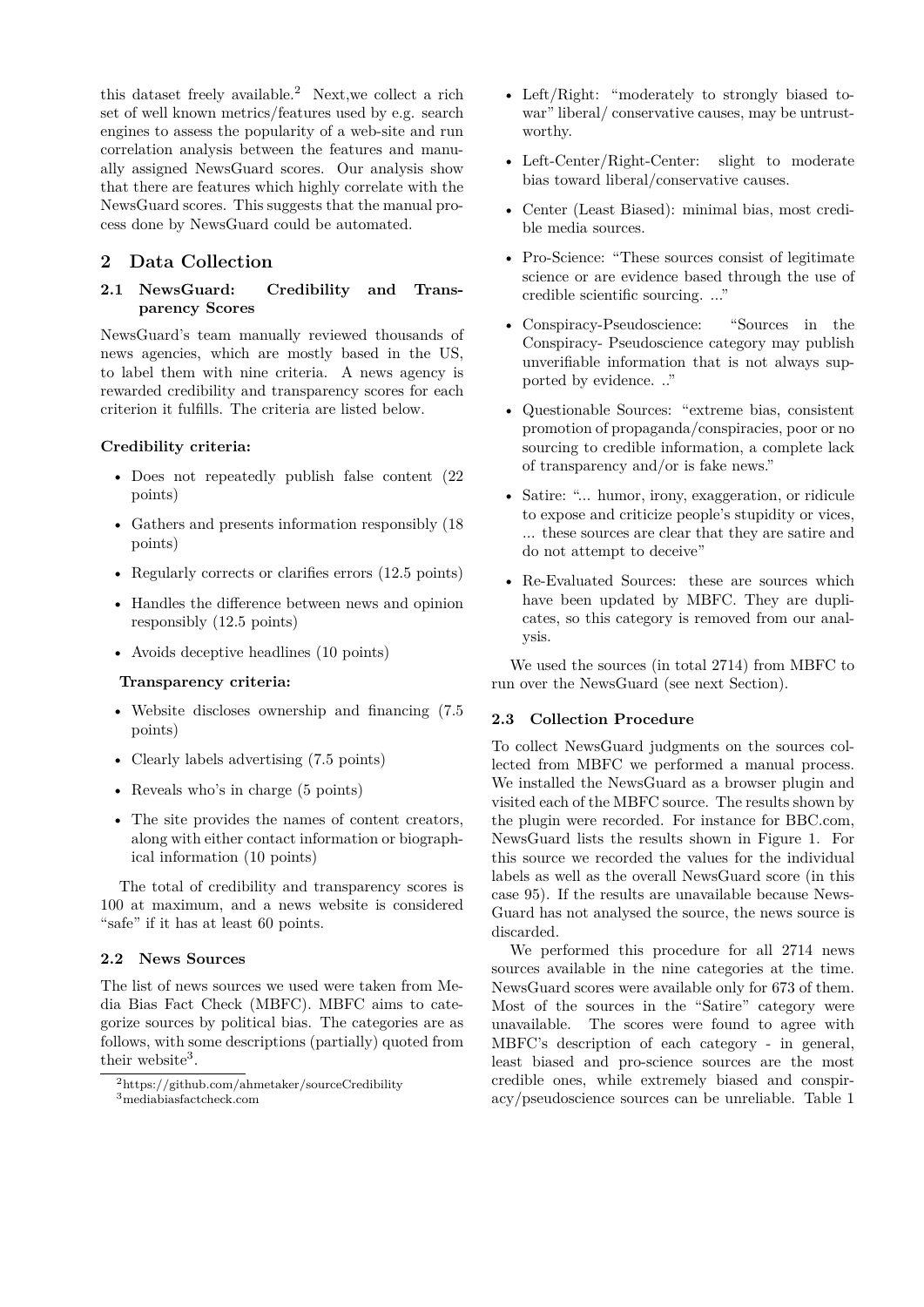| hhc.com            |                                                                                                                                                                                       | $\Box$ NewsGuard    |                                                                                 |  |  |
|--------------------|---------------------------------------------------------------------------------------------------------------------------------------------------------------------------------------|---------------------|---------------------------------------------------------------------------------|--|--|
|                    | credibility and transparency.                                                                                                                                                         |                     | This website generally maintains basic standards of                             |  |  |
|                    | The website for the U.K.-based British Broadcasting Corp., the world's<br>largest public news broadcaster. Its international news coverage is<br>published in more than 40 languages. |                     | See the full Nutrition Label $\rightarrow$                                      |  |  |
| <b>CREDIBILITY</b> |                                                                                                                                                                                       | <b>TRANSPARENCY</b> |                                                                                 |  |  |
|                    | Does not repeatedly publish<br>false content                                                                                                                                          |                     | <b>Website discloses</b><br>ownership and financing                             |  |  |
|                    | <b>Gathers and presents</b><br>information responsibly                                                                                                                                |                     | <b>Clearly labels advertising</b>                                               |  |  |
|                    | <b>Regularly corrects or</b><br>clarifies errors                                                                                                                                      |                     | Reveals who's in charge.<br>including any possible<br>conflicts of interest     |  |  |
|                    | Handles the difference<br>between news and opinion<br>responsibly                                                                                                                     | ĸ                   | The site provides names of<br>content creators, along with<br>either contact or |  |  |
|                    |                                                                                                                                                                                       |                     | biographical information                                                        |  |  |

Figure 1: NewsGuard on bbc.com

shows the average score and standard deviation per category. The counts show how many sources are available on NewsGuard out of all that were listed in MBFC.

| category     | count     | $\mu(score)$ | $\sigma (score)$ | cred. | tran. |
|--------------|-----------|--------------|------------------|-------|-------|
| Left         | 85 / 316  | 77.16        | 22.25            | 57.81 | 19.35 |
| Left Center  | 185 / 466 | 94.32        | 8.11             | 72.58 | 21.74 |
| Center       | 122 / 404 | 94.29        | 8.29             | 72.20 | 22.09 |
| Right Center | 76 / 224  | 92.01        | 15.00            | 70.03 | 21.97 |
| Right        | 60 / 269  | 61.27        | 26.82            | 46.02 | 15.25 |
| Pro Science  | 27/139    | 93.89        | 7.51             | 72.22 | 21.67 |
| Conspiracy   | 39 / 287  | 30.09        | 27.76            | 16.88 | 13.21 |
| Fake News    | 76 / 478  | 23.55        | 17.33            | 12.93 | 10.46 |
| $Satire*$    | 3/131     | 5.00         | 4.33             | 0.00  | 5.00  |

Table 1: NewsGuard score per source category and the break down into credibility (max. 75) and transparency (max. 25). The count shows how many news sources are available in NewsGuard out of all sources listed in MBFC. \*The satire category is not representative as it has only 3 NewsGuard scores.

## **3 Correlation Analysis**

In the correlation analysis the automatic features are compared to the manually annotated credibility and transparency scores to analyze the correlation and predictive power of the features. We calculated specifically the correlation between each automatic feature against the combined score  $(3 \times \text{creditivity})$ *transparency*) from NewsGuard<sup>4</sup> .

In the followings we outline features we selected as well as the metric used to perform the correlation.

#### **3.1 Automatic Features**

## **3.1.1 CheckPageRank**

CheckPageRank<sup>5</sup> (cPR) provides a free online tool which can report page rank score, alexa rank, and a few other domain analysis results for any given website.

The tool does not provide any exact definition or information on how the scores are calculated. However, cPR provides scores which seem to be taken from nonfree services such as Moz SEO and Majestic SEO tools. While these tools highly limits usage for free users to ten queries per month and a few queries per day respectively (as of 2019), cPR allows one query every thirty seconds, although it does not provide the full information available in the other tools.

Below is the most likely explanation we found for the features provided by cPR, either because the feature name is self-explanatory or the supposed underlying services give exact or very close scores compared to what is displayed by cPR.

- Google Page Rank: A score from 0 to 10 which estimates the importance of the website based on the quantity and quality of links to it from other websites.
- cPR Score: This is shown visually as one of the most important scores in checkpagerank.net, albeit without any given definition. We presume that 'cPR' simply stands for 'checkPageRank' and cPR score is calculated with a proprietary formula or algorithm.
- Citation Flow and Trust Flow: These two scores are most probably from Majestic<sup>6</sup> , an SEO (Search Engine Optimization) tool. According to Majestic's glossary<sup>7</sup>, citation flow focuses on the quantity and influential power of links to the website, while trust flow focuses on links from manually reviewed trusted sites. Majestic seems to have crawled over 600 billion URLs by 2014 [13].
- Topic Value: this score also most likely comes from Majestic. Majestic provides a "Topical Trust Flow" score, which, according to their glossary "shows the relative influence [...] in any given topic or category." It is a likely explanation that cPR show only the topic for which the website has the best Topical Trust Flow, since the topic names and value range are exactly the same in cPR and Majestic.

<sup>4</sup>https://www.newsguardtech.com/ratings/rating-processcriteria/

 $^5\rm{checkpagerank.net}$ 

 $6$ majestic.com

<sup>7</sup>https://majestic.com/help/glossary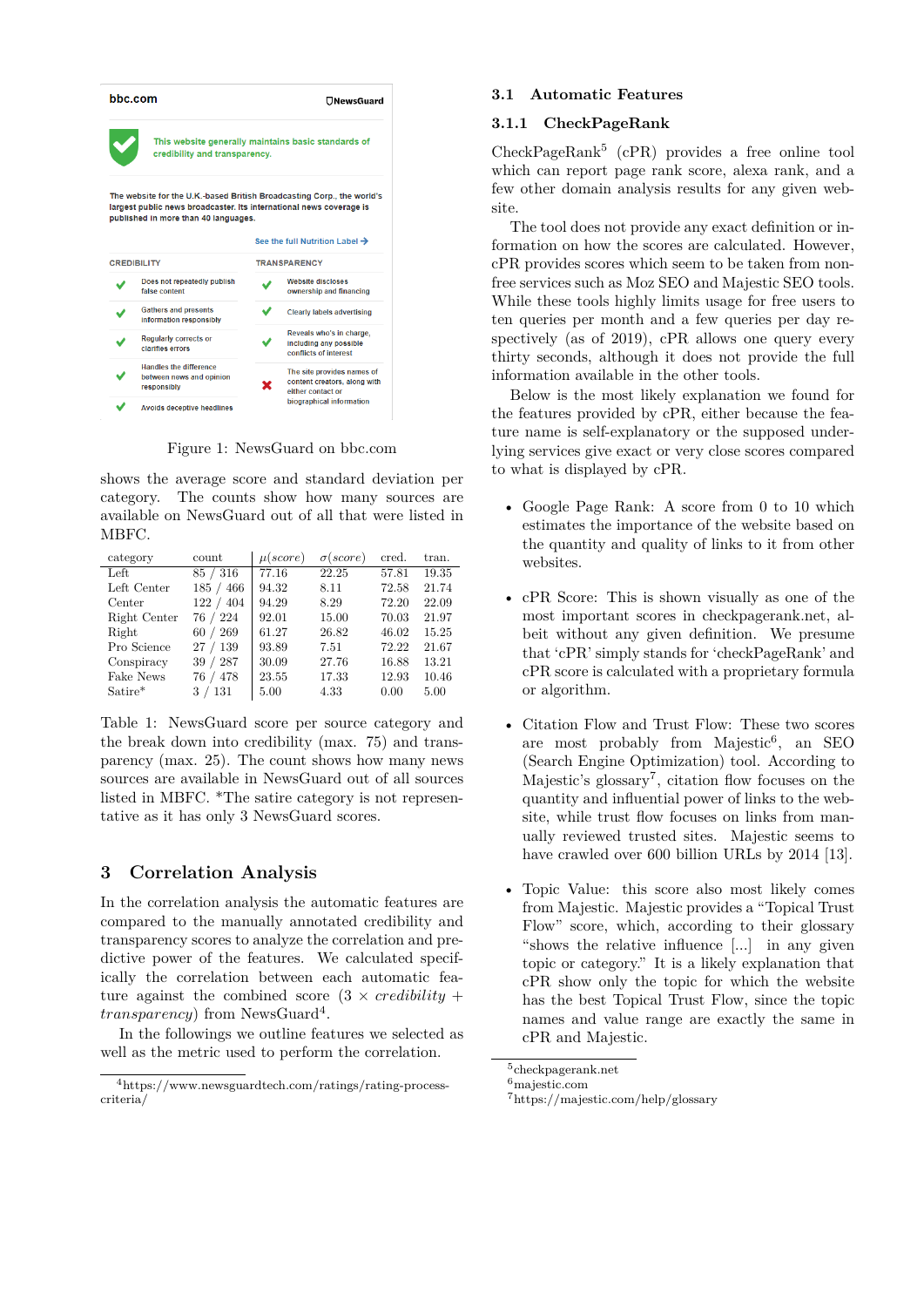- Backlinks: External backlinks mean links from other websites to the subject website. This excludes internal links, which usually exist to let users navigate within the same website.
- Referring domains: this is the number of domains which contains backlink(s) to the subject website.
- EDU and GOV backlinks and domains: Majestic also provides the counts of educational and governmental backlinks and domains.
- Domain Authority and Page Authority: the Moz<sup>8</sup> SEO tool describes these scores as "the ranking potential in search engines based on an algorithmic combination of all link metrics". While MozRank is not used directly by search engines, it is similar and correlated to ranking of major search engines [16]. We tested a few websites and confirmed that cPR shows exactly the same scores as Moz.
- Spam Score: This most likely represents the Moz SEO spam flags explained in their website<sup>9</sup>. The flags represent internal and external features of websites that are indicative of 'spam websites' and have been found to be penalized or banned by Google.
- Alexa Rank: Alexa Rank is described as a popularity measure which "is calculated using a proprietary methodology that combines a site's estimated traffic and visitor engagement over the past three months."<sup>10</sup>
- Alexa Reach Rank: this score is based specifically on the estimated number of people each website is able to reach.
- Indexed URLs: This may be the number of URLs indexed by Google, as is commonly provided in SEO tools, but since there is no information provided, this is only a guess.

## **3.1.2 Twitter**

- Number of followers: the number of users on twitter.com who "subscribes" to the news' Twitter account. Posts made on Twitter will appear on the followers' home screen.
- Listed count: a Twitter user can make lists of users to personally categorize other users. They can keep the list private or publicly visible. Listed count represents the number of public lists in which the Twitter user appears.

#### **3.1.3 Facebook**

- Page Likes: the number of Facebook users who likes the Facebook page of the news source, by simply clicking on the like button. Likes information is publicly available.
- Page Followers: the number of Facebook users who are following the page, which means any posts by the page will be shown in the users' home screens. By default, when someone likes a page, he automatically follows the page as well. The user can then "Unfollow" while still keeping the "Like". It is also possible to follow a page without liking it.

#### **3.2 Pearson Correlation with Logarithmic Transformation**

First, we measured the Pearson correlation [3]. Pearson only measures linear relationships. This means if there is no such relationship Pearson is not a good choice to compute the correlation. However, one way of overcome this limitation is to convert the data to logarithm form. Therefore, we also applied a logarithm (base 10) on the features before calculating the Pearson correlation (with "add one" to avoid math error for the logarithm of zero) to capture the correlations which follow the power law rather than linear.

We expected features such as backlink counts and number of likes in social media to follow the power law, under the assumption that website links and user networks in social media follow the pattern of a scalefree network (preferential attachment) [2].

We also expect behavior of ranking features (e.g. Alexa Rank) to be non-linear. Although it is not necessarily logarithmic, ratio would be a better measure than rank difference. By applying a logarithm kernel, only the ratio is now considered, i.e. the difference between rank 10 and 20 is considered as significant as the difference between ranks 1,000 and 2,000.

#### **3.3 Spearman and Kendall Tau Correlations**

Since Pearson correlation only measures linear correlation, we have also computed the Spearman and Kendall Tau correlation scores. This may give a better insight on which variables are more predictive of the news source quality.

Both Spearman [15] and Kendall Tau [9] are rankbased correlation measurement, thus they work well on monotonous correlations. Spearman does not handle tied ranks, which occurs very often in our dataset due to NewsGuard's scoring method. Therefore, Kendall Tau seems to be the better measurement and has been

<sup>8</sup>moz.com

 $^9{\rm https://moz.com/blog/spam-score-mozs-new-metric-to-}$ measure-penalization-risk

<sup>10</sup>blog.alexa.com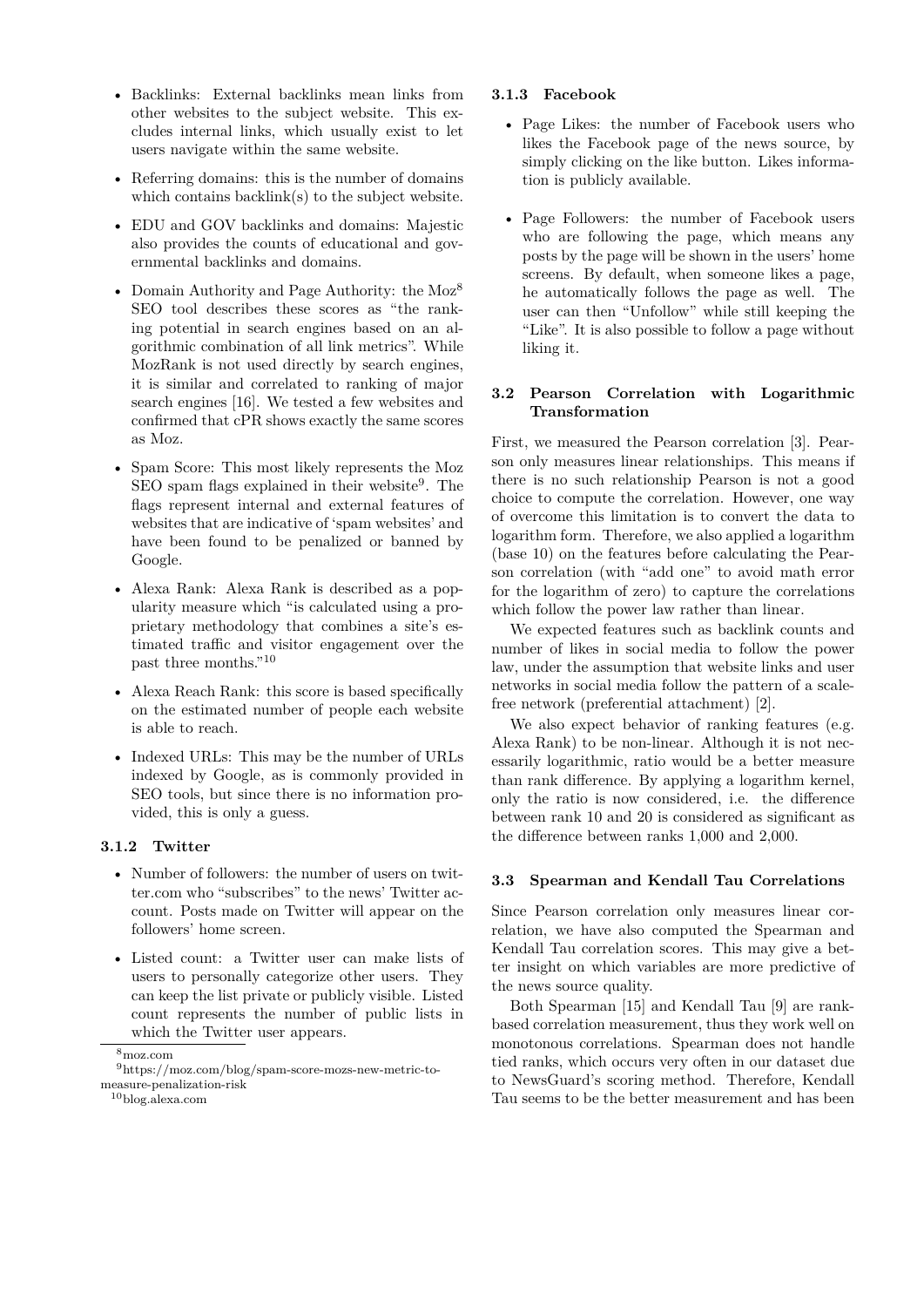used to sort the rows in the following table. We have used the tau-b implementation available in scipy  $11$ .

| Feature                   | pearson  |          | spear.   | kend.    |  |
|---------------------------|----------|----------|----------|----------|--|
|                           | linear   | log      |          |          |  |
| <b>GOV Backlinks</b>      | 0.031    | 0.698    | 0.656    | 0.499    |  |
| GOV Domains               | 0.201    | 0.698    | 0.627    | 0.473    |  |
| <b>EDU</b> Backlinks      | 0.029    | 0.723    | 0.612    | 0.454    |  |
| <b>EDU</b> Domains        | 0.305    | 0.723    | 0.556    | 0.408    |  |
| Trust Metric <sup>*</sup> | 0.614    | 0.662    | 0.542    | 0.399    |  |
| Trust $Flow^*$            | 0.614    | 0.662    | 0.542    | 0.399    |  |
| Indexed URLs              | 0.019    | 0.584    | 0.537    | 0.396    |  |
| Topic Value*              | 0.589    | 0.641    | 0.528    | 0.387    |  |
| Ref. Domains              | 0.227    | 0.622    | 0.508    | 0.367    |  |
| Google PageRank           | 0.581    | 0.575    | 0.448    | 0.354    |  |
| Citation Flow*            | 0.523    | 0.538    | 0.449    | 0.327    |  |
| Domain Authority          | 0.603    | 0.588    | 0.445    | 0.325    |  |
| $cPR$ Score               | 0.589    | 0.584    | 0.445    | 0.323    |  |
| Ext. Backlinks            | 0.073    | 0.567    | 0.449    | 0.322    |  |
| Page Authority*           | 0.521    | 0.524    | 0.397    | 0.284    |  |
| Global Rank               | $-0.338$ | $-0.427$ | $-0.323$ | $-0.232$ |  |
| Alexa Reach               | $-0.327$ | $-0.414$ | $-0.313$ | $-0.224$ |  |
| Alexa USA $*$             | $-0.379$ | $-0.360$ | $-0.276$ | $-0.197$ |  |
| Facebook Likes            | $-0.076$ | $-0.149$ | $-0.229$ | $-0.163$ |  |
| <b>Twitter Listed</b>     | 0.131    | 0.388    | 0.231    | 0.162    |  |
| <b>Twitter Followers</b>  | 0.098    | 0.327    | 0.228    | 0.161    |  |
| Facebook Follows          | -0.073   | $-0.147$ | $-0.225$ | $-0.160$ |  |
| Spam Score                | $-0.051$ | 0.025    | 0.038    | 0.032    |  |

## **4 Correlation Results**

Table 2: Feature correlation with NewsGuard score: Pearson, Spearman and Kendall tau-b coefficients.

Table 2 shows the correlation scores (Pearson, Spearman, Kendall tau) between each feature and the total score from NewsGuard. Grey values indicate statistically non-significant correlations with  $p$  *value*  $\geq$ 0*.*00069 (using Bonferroni correction, counting both Pearson tests as one).

As expected, applying logarithmic transformation yields big improvements on the Pearson correlation scores. There were six features which have not met our expectation in terms of whether logarithm kernel would improve the linear correlation (marked with a star), even though the differences in these cases are relatively small  $( $0.05$ ).$ 

Many of the automatically retrievable features have a significant correlation with the NewsGuard scores. Notably, backlinks and referring domains, especially from government and educational websites, are very good indicators of trustable sources. Trust Metric and Trust Flow also work very well, confirming that seeded network graphs can be useful in practice.

One unexpected result is the negative correlation between Facebook likes/follows and NewsGuard scores. This may be caused by the availability of paid "like farms" to get fake likes on the platform, such as BoostLikes and SocialFormula. Even legitimate Facebook ad campaigns can result in significant amounts of such fake likes [5]. However, it requires further analysis of the corresponding Facebook pages to confirm this.

One should note that since the dataset comes from NewsGuard, it is possible for unpopular news sources to be under-represented.

#### **5 Conclusion**

In this paper, we release a dataset of 673 sources with credibility and transparency scores manually assigned. The scores come from NewsGuard's plugin. We manually accessed the plugin for 2714 news sources published by Media Bias Fact Check and recorded for those 673 detailed scores about credibility and transparency NewsGuard provides. For the remaining 2042 sources NewsGuard did not have judgments.

We also extracted a rich set of features and performed a correlation analysis. Our results show that there are strong correlations between the NewsGuard scores and features analysed in this work. This indicates that the credibility and transparency scoring could be automated.

In our future work we aim to perform such a step and create a regression model to automatically predict the credibility and transparency scores. This will allow to obtain credibility scores for any source that is so far not judged by NewsGuard. Note since our features are language independent this will allow us to obtain credibility scores for any source reporting in any language. We also plan to use the output of our regression models as information nutrition label within  $N$ ewsScan<sup>12</sup>[10].

## **Acknowledgements**

This work was partially supported by the European Union under grant agreement No. 825297 WeVerify (http://weverify.eu) and the Deutsche Forschungsgemeinschaft (DFG, German Research Foundation) - GRK 2167, Research Training Group "User-Centred Social Media".

#### **References**

[1] Baly, R., Karadzhov, G., Alexandrov, D., Glass, J., and Nakov, P. Predicting factuality of reporting and bias of news media sources. *arXiv preprint arXiv:1810.01765* (2018).

 $11$ https://docs.scipy.org/doc/scipy-

<sup>0.15.1/</sup>reference/generated/scipy.stats.kendalltau.html

<sup>12</sup>www.news-scan.com